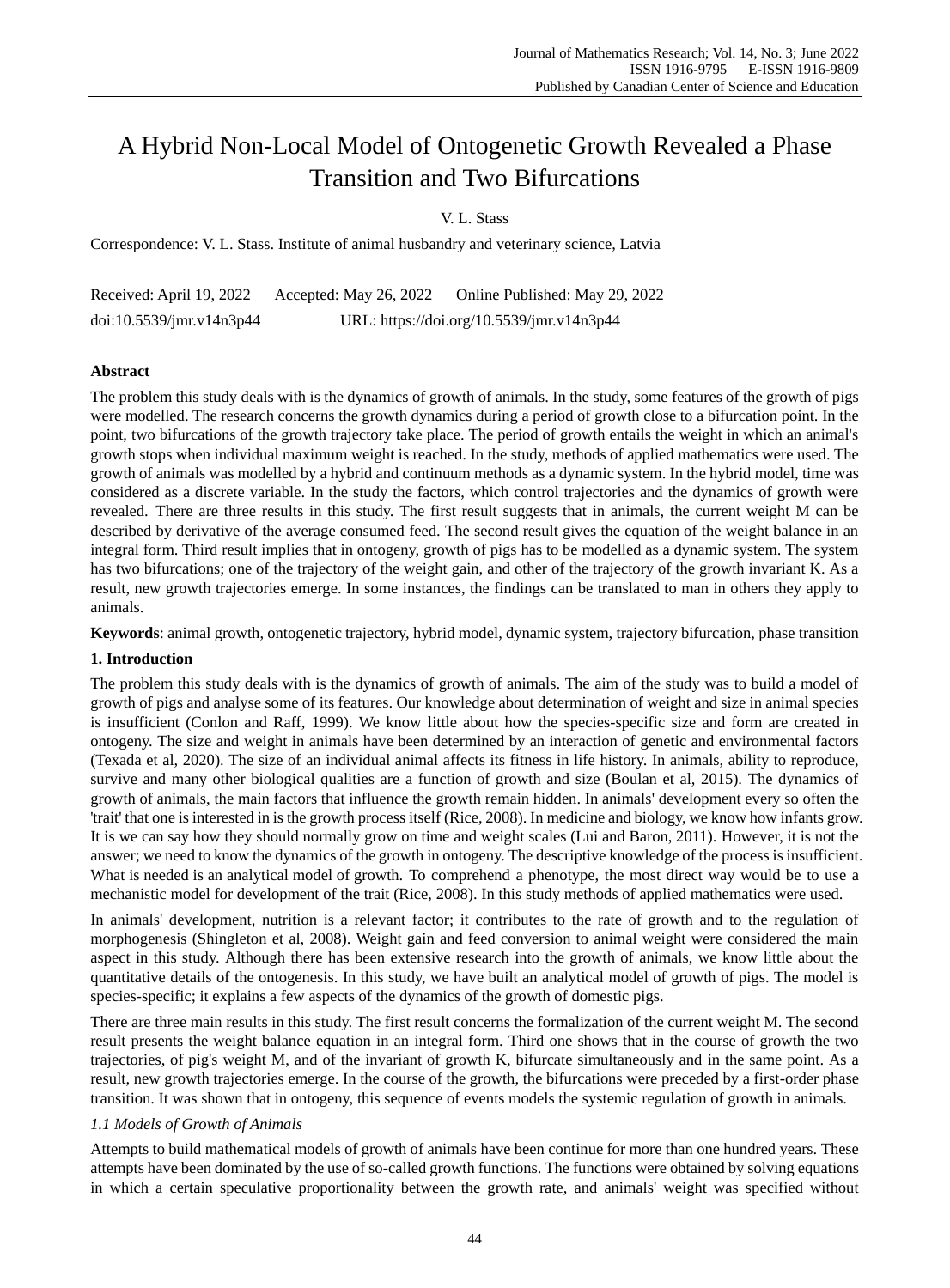reference to the biological species studied. The resulting models of growth were termed the general or universal growth functions (Boukal et al, 2014). The authors claimed that the growth functions were universal, this is to say applicable to all biological species. Despite the criticism of this claim (Agutter and Wheatley, 2004) the growth functions continue to be in use. In research, such functions have been used for interpolation purposes, in other words for the curve fitting to data; they have limited application and unclear methodology for identifying and reading parameters (Chirwa et al, 2014). Critically minded authors expressed the opinion that this approach deals with a retrospective curve fitting with little, if any biological insight. The possibility that no one of the growth functions is applicable to the modelling of growth of animals has to be more carefully considered (Agutter and Wheatley, 2004). In the life sciences, meaningful, analytical models of growth of animals or humans remain a problem. The initial problem is to formulate a concept of growth and implement it in a model. Conditionally, such a concept can be seen consisting of two parts. The both parts only conditionally distinct; in work they are mixed and merged. One part of the concept is mathematical. The task is to find a suitable mathematical method with the aim to model a biological concept. In a tight connection with this task stays the biological part of the concept. There are two problems to solve. The first problem is to formulate a physiologically correct relation between the traits. Second problem to solve is how to find a basic functional relation between the studied traits. In the life sciences, it is the norm of research to find a relation between the studied traits by analysing experimental data. In this study, an analytical, species-specific model of growth of pigs was built. The model was built based on the data obtained in the experiments.

## *1.2 A Hybrid Model*

In the life sciences, there are two frequently used types of dynamic systems continuum, and discrete. In simple words, a discrete dynamic system is a difference equation, and a continuum dynamic system is a differential equation; both types are deterministic (Stewart, 2011). The hybrid systems entail both continuum and discrete variables and exhibit a mixture of continuum and discrete time dynamic; they are often used to capture the behaviour of systems that contain some sort of discontinuous events (Di Bernardo and Hogan, 2010).

## **2. Methods**

In the study, methods of applied mathematics were used. A model of animal growth was built by extension of the model earlier introduced by Stass (2021). The model describes some aspects of the growth of pigs. To meet the purpose of the study both continuum and a non-local hybrid technique were used. The hybrid technique considers time as a discrete variable. The minimum discrete time  $\Delta t = 1$  day corresponds to one cycle of the circadian rhythm, which oscillate with periods close to 24 hours (Goldbeter, 2018). During this time, the physiological functions of growth and development go through one cycle.

#### *2.1 The Model's Variables*

Let M denote an animal current weight, measured in kilograms.

 $M = \{M \in R_+ \mid 30 \le M \le 600\}$ , an animal individual maximum weight  $M_x = 600$  kg.

m denotes an animal initial considered weight, measured in kilograms,  $m \le M$ ,  $m_0 = 30$  kg.

Let t denote the chronological discrete current time, measured in days from an animal's birth.

 $t = \{t \in N \mid 0 \le t < \infty\}$ ,  $\Delta t = 1, 2, 3, ..., n$ .  $n \in N$ .  $t_0$  denotes time corresponds to  $m_0$ ,  $t_0 = 90$  days.

Let K denote the invariant of growth, nondimensional. K= {K \ee R\_{| 1 \le K \epsil 1}, K\_{\simple -1}.

Let Z denote the current feed conversion coefficient, nondimensional.

 $Z = \{Z \in R_+ | Z_0 \leq Z \leq \infty \}, (Z = \infty) \to (M = M_x) V(M = M_{xx}),$  where  $M_{xx}$  denotes species maximum weight.

Let F denote consumed food or feed, measured in kilograms.  $F = \{F \in R_+ | 0 \le F \le \infty\}$ .

#### **3. Results**

The output of the model was comparable with the experimental data; it was used to analyse nonlinear effects. In the study, new results as well as the analyses of the model provide an advanced insight into the growth process.

#### *3.1 A Relation between Main Variables*

In this study, the following concept of the model was applied. In humans and animals, the growth or weight gain has been considered as a transformation of feed consumed F to an organism weight M. The transformation of feed was modelled by the feed conversion coefficient Z. Food or feed consumed F has been transformed by an organism to body weight M with

efficiency Z. The growth invariant K is a parameter, which makes the model of the growth a species-specific. In this section we analyse a relation between variables Z, M, and F. We begin by writing down a well-known formula. Let  $\bar{Z}$ 

denote the average feed conversion coefficient.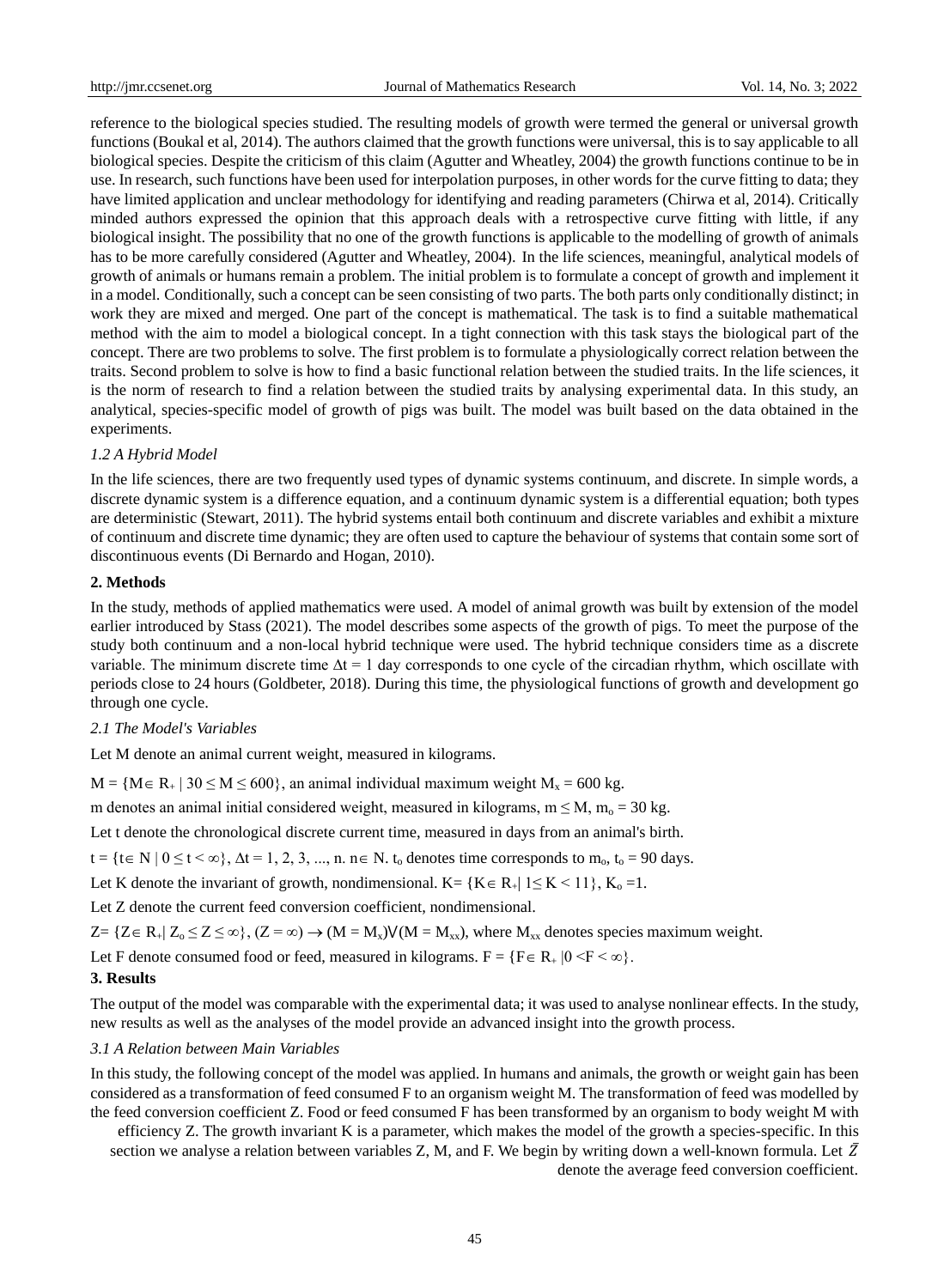$$
M \cdot \bar{Z} = \int M d\bar{Z} + \int \bar{Z} dM. \tag{1}
$$

Let  $\bar{F}$  denote the average consumed food. In (1) let us give the following consideration.

$$
\bar{F} = \int M d\bar{Z} \quad . \tag{2}
$$

Or, what is the same

$$
\bar{F} = M \cdot \bar{Z} - \int \bar{Z} dM \tag{3}
$$

By differentiation equation (2) in respect to  $\overline{Z}$ , or (3) in respect to M one can arrive at the same result, given below.

$$
M = \frac{d\bar{F}}{d\bar{Z}} \tag{4}
$$

Mathematically, equation (4) is not a unique solution; it is a feasible, the model-related solution. Biologically this is a meaningful result, which is consistent with the concept of the model. Under the model conditions equation (4) specifies a current weight.

In this section, we analyse a species-specific relation between variables M, F, Z, and K. I can remind the interested reader that in animals the growth invariant K, equation (9), is a species-specific parameter. Let us consider the following system.

$$
\begin{cases}\nF \cdot Z = \int F \, dZ + \int Z \, dF \\
M \cdot Z = \int M \, dZ + \int Z \, dM\n\end{cases}
$$
\n(5)

From the system (5) we get

$$
\frac{1}{M} \cdot \int M dZ = \frac{1}{F} \cdot \int F dZ, \qquad M > 0, \ F > 0.
$$
 (6)

Let us consider a system, given below.

$$
\begin{cases}\nF \cdot M = \int F \, dM + \int M \, dF \\
Z \cdot K = \int K \, dZ + \int Z \, dK\n\end{cases} \tag{7}
$$

From  $(5)$ ,  $(6)$  and  $(7)$  one can get the following equation.

$$
\int (F - M) dZ = \frac{F}{M} \cdot \int M dZ - \frac{M}{K} \cdot \int K dZ \tag{8}
$$

Mathematically, equation (8) is not the unique solution it is a feasible solution. Biologically, this is a meaningful result, which is consistent with the concept of the model. Under the model conditions, equation (8) in biological sense is the weight balance. In equation (8), the term  $(F - M)$  denotes not utilised food, not absorbed food; it has to be considered as a variable.  $(F - M) = Y$ , where Y denotes not absorbed food. We can conclude that the weight balance is given by an integral equation. Equation (8) is applicable to both humans and animals; the growth invariant K makes (8) species-specific.

#### *3.2 A Hybrid Non-Local Model of Animal Growth*

In domestic pigs, the species-specific form of growth invariant K is as follows.

$$
K = \frac{Mt}{m_o(2t - t_o)}\tag{9}
$$

A relation between M, Z, K, and t given by system (10).

$$
\begin{cases}\n\frac{M}{m_o} = 2K - 1 + \frac{(t - Kt_o)}{t} \\
\frac{(t - Kt_o)}{t} = \frac{(Z - 2K)(K - 1)}{ZK}\n\end{cases}
$$
\n(10)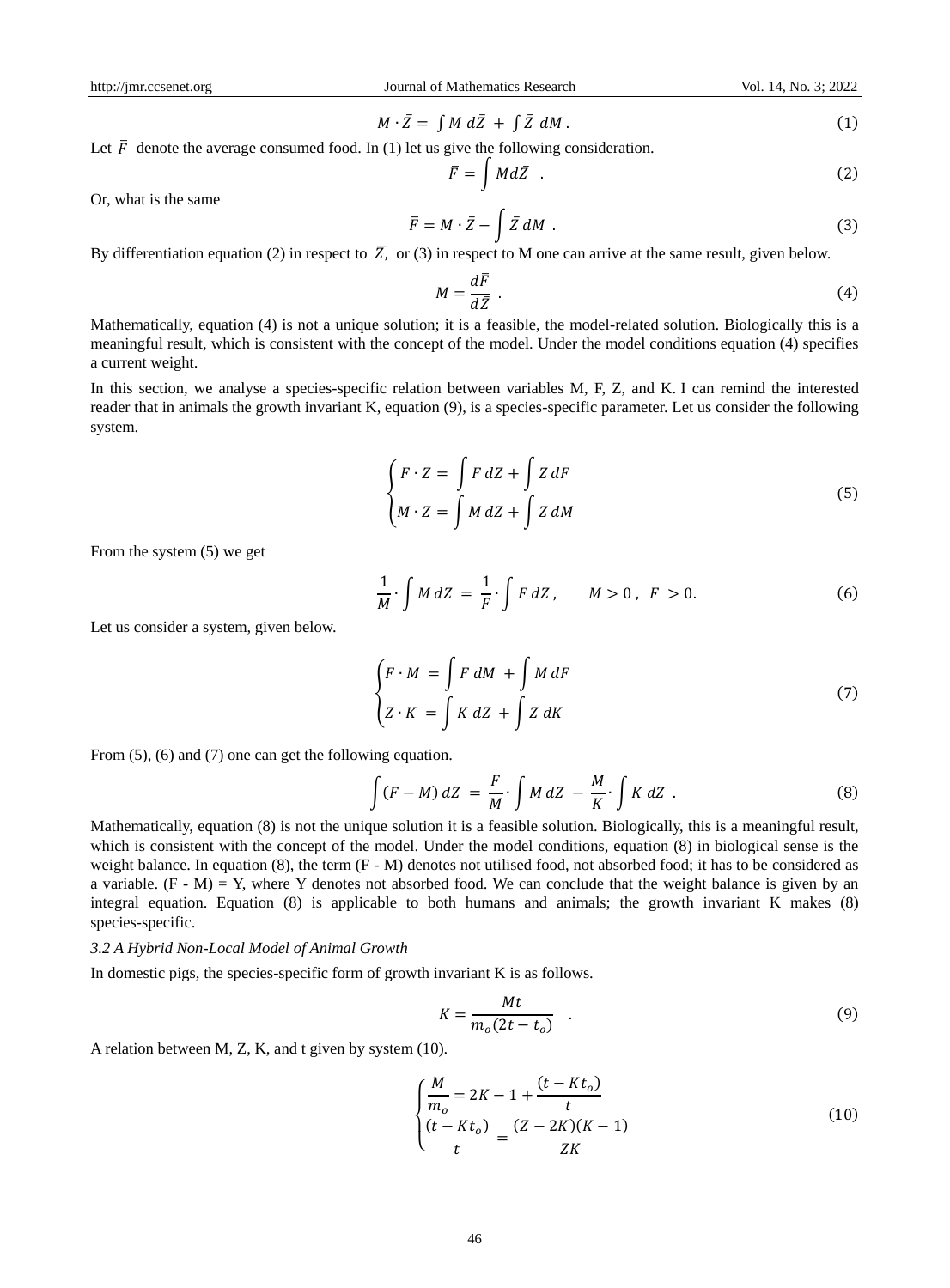From (9) and (10) one can obtain the two following dynamic systems. One system is (11) and (12). This system by definition is nonlinear. Another system is equations (13) and (14). The both systems follow from the same set of equations. However, in this study, we concentrate on the system (13) and (14), which is more convenient for analyses.

$$
\frac{1}{m_o} \cdot \frac{\Delta M}{\Delta t} = \frac{1}{t} \cdot \frac{m_o[Z(2K+1)-2K]}{m_o[Z(2K+1)-2K]-MZ}
$$
\n(11)

$$
\frac{\Delta K}{\Delta t} = \frac{1}{t} \cdot \frac{ZK^2}{Z(K+1) - 2K} \quad , \ Z_o \neq 1 \, , Z > 0. \tag{12}
$$

System  $(13)$  and  $(14)$  is as follows.

$$
\frac{1}{m_o} \cdot \frac{\Delta M}{\Delta t} = \frac{1}{t} \cdot \frac{ZK(2K+1) - 2K^2}{Z(K+1) - 2K} , \ Z_o \neq 1 , \ Z > 0
$$
\n(13)

$$
\frac{\Delta K}{\Delta t} = \frac{1}{t} \cdot \frac{ZK^2}{Z(K+1) - 2K} \quad , \ Z_o \neq 1 \, , \ Z > 0 \, . \tag{14}
$$

From the dynamic system (13) and (14), by eliminating time t we get

$$
\frac{1}{m_o} \cdot \frac{\Delta M}{\Delta K} = \frac{2K + 1}{K} - \frac{2}{Z} \quad , \ Z > 0 \ . \tag{15}
$$

It follows that weight gain in pigs, equation (15), is autonomous dynamic; it is not contingent on time explicitly. In this section, we concentrate on the growth dynamic close to a point in which an animal reaches its individual maximum weight. Under the model conditions, this weight is  $M_x = 600$  kg. To define the point, we must find  $K_x = K|_{M=M_x}$ , and  $Z_x = Z|_{M=M_x}$ . It was proved in the experiment that the limit below holds.

$$
\lim_{M \to M_X} \frac{2K - 1}{K + 1} = \sqrt{3}, where (K \to K_X)|_{M \to M_X}.
$$
 (16)

From the limit (16) one can find that numerically  $K_x = 5 + 3\sqrt{3}$ . From (15) and (16), under condition  $(M=M_x) \Lambda (K=K_x)$  we have  $Z|_{(M=M_x) \Lambda (K=K_x)} = Z_x$ ,  $Z_x = 62, 5102$ . It follows that the point in which an animal reaches its individual maximum weight is  $(M_x, K_x, Z_x)$ . At this point, the following equations hold.

$$
K_x^2 - K_x \cdot \frac{M_x}{2m_o} - 2 = 0 \tag{17}
$$

$$
Z_x = \frac{2K_x(K_x - 1)}{3} \tag{18}
$$

By analysing equations (17) and (18) K<sub>x</sub> and M<sub>x</sub> were considered as variables. On the trajectory M  $\rightarrow$ M<sub>x</sub>  $\rightarrow$ M<sub>xx</sub>, figure 1, there is an inflection point, M<sub>IP</sub>. Numerically,  $M_{IP} = 2m_0K_x = 611,769$  kg.

3.2.1 Bifurcation of the Weight Gain Trajectory

Bifurcation of the weight gain trajectory takes place in the point  $(M_x, t_x, K_x, Z_x)$ , figure 1. Initially stable trajectory  $(m_0, t_y, K_y, Z_y)$  $\rightarrow$  M  $\rightarrow$  M<sub>x</sub>) at the point (M<sub>x</sub>, t<sub>x</sub>, K<sub>x</sub>, Z<sub>x</sub>) loses its stability as Z<sub>x</sub> grows into infinity (Z<sub>x</sub>  $\rightarrow \infty$ ). As a result, two new trajectories emerge.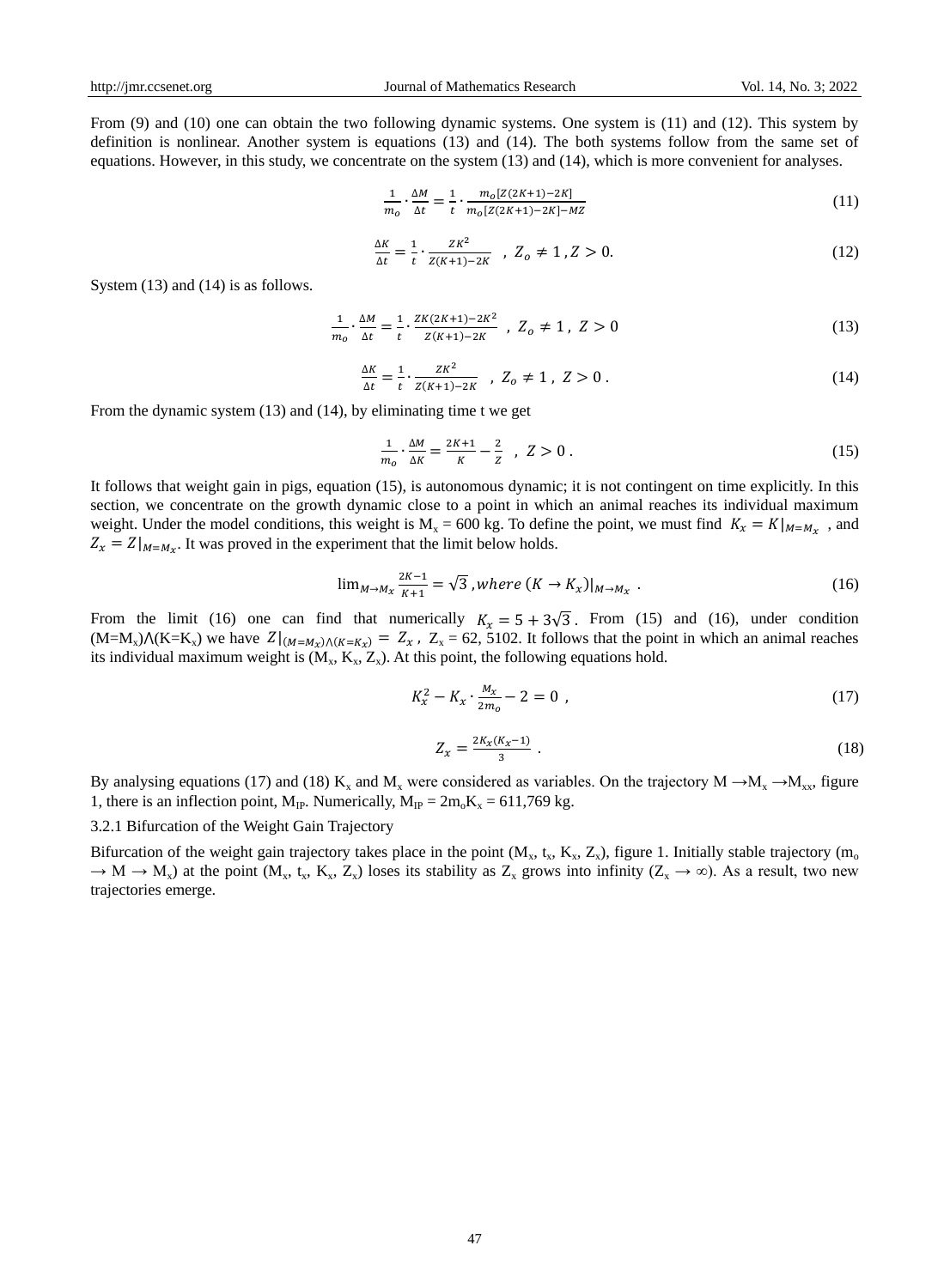



 $\bullet$  bifurcation point ( $M_x$ , t<sub>x</sub>).  $\bullet$  inflexion point ( $M_{IP}$ , t<sub>IP</sub>). During bifurcation, two new trajectories emerged. One trajectory is  $M_x|_{t=t_x} \to M_x|_{t=t_1}$ , another trajectory is  $M_x \to M_{xx}$ . On trajectory  $M_x|_{t=t_x} \to M_x|_{t=t_1}$  animals do not grow, the weight  $M_x$  remains constant. On trajectory  $M_x \rightarrow M_{xx}$  animals continue to grow.

One trajectory is  $M_x|_{t=t_x} \to M_x|_{t=t_1}$ . Other trajectory is  $M_x \to M_{xx}$ , where time  $t_x$  corresponds to  $M_x$ .  $t_1$  denotes obtainable life span, and  $M_{xx}$  denotes species maximum weight, figure 1. During a phase transition, the following passage occurs  $Z_x \to \infty \to Z_{xy}$ , where  $Z_{xy}$  denotes the feed conversion coefficient Z an instant after the transition. In this section we analyse a first-order phase transition  $Z_x \to \infty \to Z_{xy}$ .

$$
Z_{xy} = \frac{2K_x^2}{3} \, , \, Z_o = \frac{2}{3} \, . \tag{19}
$$

Let us consider equations  $(15)$ ,  $(17)$  and  $(18)$ , we have

$$
\frac{\Delta Z_x}{\Delta K_x} = \frac{2(K_x + 1)}{3} - \frac{4K_x^2}{9Z_x} , \quad Z_o = \frac{2}{3} .
$$
 (20)

Passage to the limit  $(Z_x \rightarrow \infty)$  in (20) is as follows.

$$
lim_{Z_x \to \infty} \frac{\Delta Z_x}{\Delta K_x} = \frac{2(K_x + 1)}{3}.
$$
\n(21)

From equation (21) we get

$$
\frac{\Delta Z_{\chi v}}{\Delta K_{\chi}} = \frac{2(K_{\chi} + 1)}{3} \tag{22}
$$

One can conclude that equation (22) is exactly (19). In (21), transition from  $Z_x$  to  $Z_{xy}$  was due to passage  $Z_x \to \infty \to Z_{xy}$ . In other words, during transition  $K_x$  remain constant while Z changes  $Z_x \to \infty \to Z_{xy}$ . This change of Z, a phase transition, provides a first-order or discontinuous transition to a new trajectory that emerges during bifurcation. The initial point on the emerged trajectory is  $(M_x, K_x, Z_{xy})$ . This result one can obtain in the following way. Let us consider (20) and (22) as a system, given below.

$$
\begin{aligned}\n\frac{\Delta Z_x}{\Delta K_x} &= \frac{2(K_x + 1)}{3} - \frac{4K_x^2}{9z_x} \\
\frac{\Delta Z_{xy}}{\Delta K_x} &= \frac{2(K_x + 1)}{3}\n\end{aligned}
$$
\n(23)

From the system (23) it follows

$$
\frac{\Delta Z_x}{\Delta Z_{xy}} = 1 - \frac{2K_x^2}{3Z_x(K_x + 1)}\tag{24}
$$

Passage to the limit ( $Z_x \rightarrow \infty$ ) in (24) is given by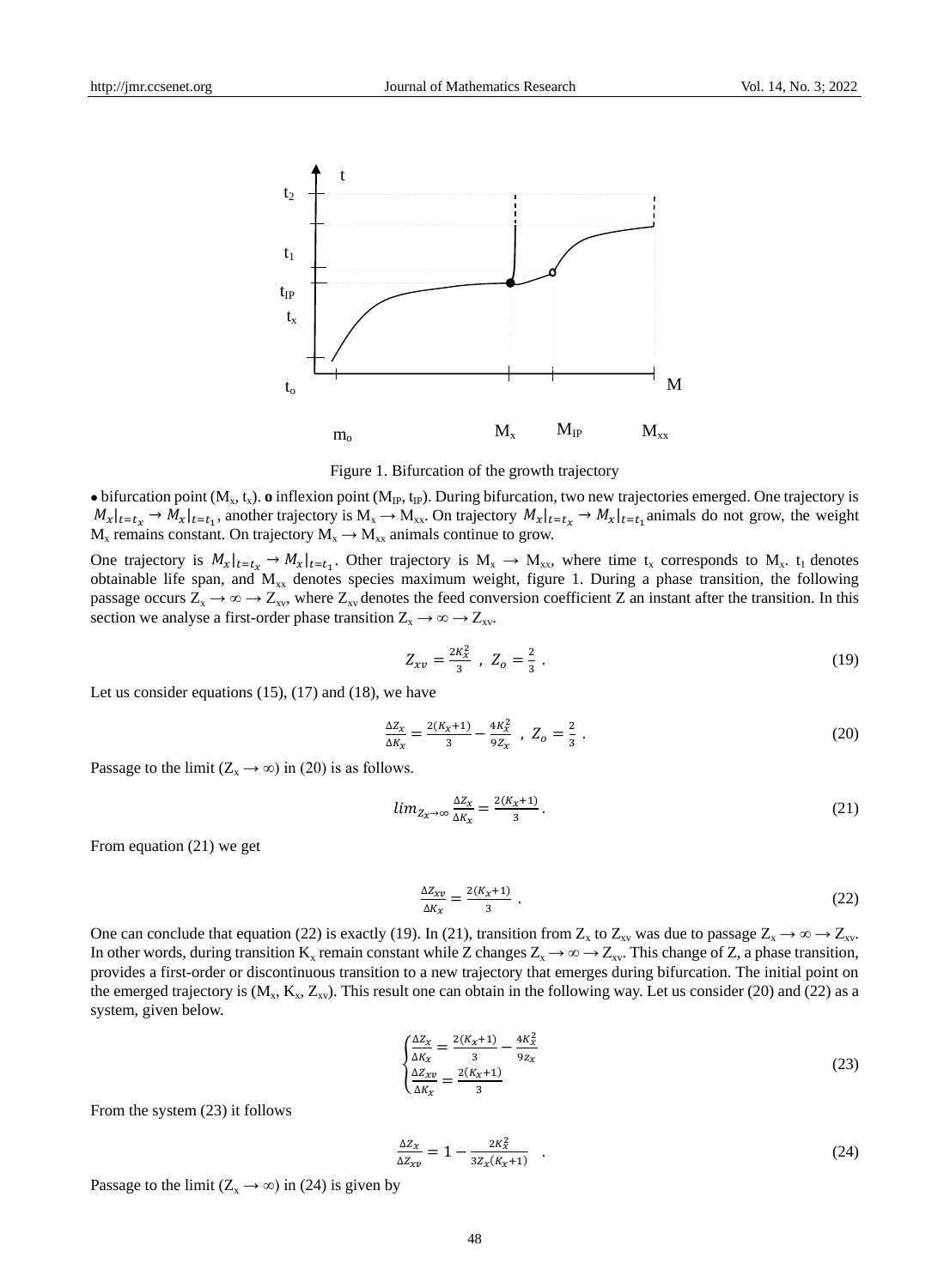$$
\lim_{Z_x \to \infty} \frac{\Delta Z_x}{\Delta Z_{xy}} = 1.
$$
\n(25)

From (25) one can conclude that in the instant of the phase transition,  $Z_x$  is indistinguishable from  $Z_{xy}$ . However, after the phase transition the following equation holds.



$$
Z_{xy} - Z_x = \frac{2K_x}{3} \tag{26}
$$

Figure 2. The trajectory of the feed conversion coefficient is a discontinuous function

• a first-order phase transition point. After the phase transition, the initial point on the trajectory is  $(M_x, Z_{xy})$ .

**o** inflection point  $(M_{IP}, Z_{IP})$ . In this inflection point, the rate of Z begins to increase.

The dynamic of the feed conversion coefficient Z is displayed in figure 2. Figure 2 shows a first-order phase transition (Heffern et al., 2021); there the order parameter Z displays a discontinuous transition from  $Z_x$  to  $Z_{xy}$ , at the critical value of  $M_x$ . After this phase transition the dynamics of growth in domain  $M > M_x$  changes in essence.

On trajectory  $M_x \to M_{xx}$ , the feed conversion coefficient changes as follows  $Z_x \to \infty \to Z_{xy} \to Z_{IP} \to Z_{xx} \to \infty$ . In this inflection point  $Z_{IP}$ , the rate of Z begins to increase. After passing through the inflection point  $Z_{IP}$  the rate of Z reaches its local minimum. On this trajectory, in the point of the local minimum of Z the growth rate is expected to reach its local maximum. On this trajectory, the dynamic of growth is nonlinear and poorly understood.

On trajectory  $M_x|_{t=t_x} \to M_x|_{t=t_1}$  the feed conversion coefficient changes as follows  $Z_x \to \infty$  and remain infinity. The reason for that is  $M_x$  remains constant during time span  $t_x \to t_1$ . On this trajectory animals do not grow

3.2.2 Bifurcation of the Parameter K Trajectory

In the point  $(M_x, K_x, Z_x)$  bifurcation of the growth invariant K takes place. The cause for this bifurcation is the same as for the discussed one; the feed conversion coefficient at the point  $Z = Z_x$  grows into infinity  $Z_x \to \infty$ . Both bifurcations show up simultaneously and in the same point. Both bifurcations cause dynamic of Z. In this dynamics, variable Z is the order parameter. On K trajectory, due to bifurcation, in the point  $(M_x, K_x, Z_x)$  two new trajectories emerge. One trajectory is  $K_x \to K_{IP} \to K_{xx}$ , this trajectory corresponds to  $M_x \to M_{IP} \to M_{xx}$ . Another trajectory is  $K_x \to K_1 \to K_2$ , it corresponds to  $M_x|_{t=t_x} \to M_x|_{t=t_2}$ . The dynamic of K is displayed in figure 3. During bifurcation in the point  $(M_x, K_x, K_y)$  $Z_x$ ), figure 3, trajectory  $K_x \to K_1 \to K_2$  emerged. Let us consider two more points on this trajectory  $K_1$ , and  $K_2$ . On this trajectory, in all K points  $M = M_x$ , and  $Z = \infty$ . Consider (15), given below.

$$
\frac{1}{m_o} \cdot \frac{\Delta M}{\Delta K} = \frac{2K+1}{K} - \frac{2}{Z} , \quad Z > 0 .
$$

In equation (15), under condition  $M = M_x$ , we take limit (Z  $\rightarrow \infty$ ), given by

$$
\lim_{Z \to \infty} \frac{\Delta M}{\Delta K} = m_o \cdot \frac{2K_1 + 1}{K_1}, \text{where } (K \to K_1)|_{Z \to \infty} \,. \tag{27}
$$

In a more convenient form limit (27) is given by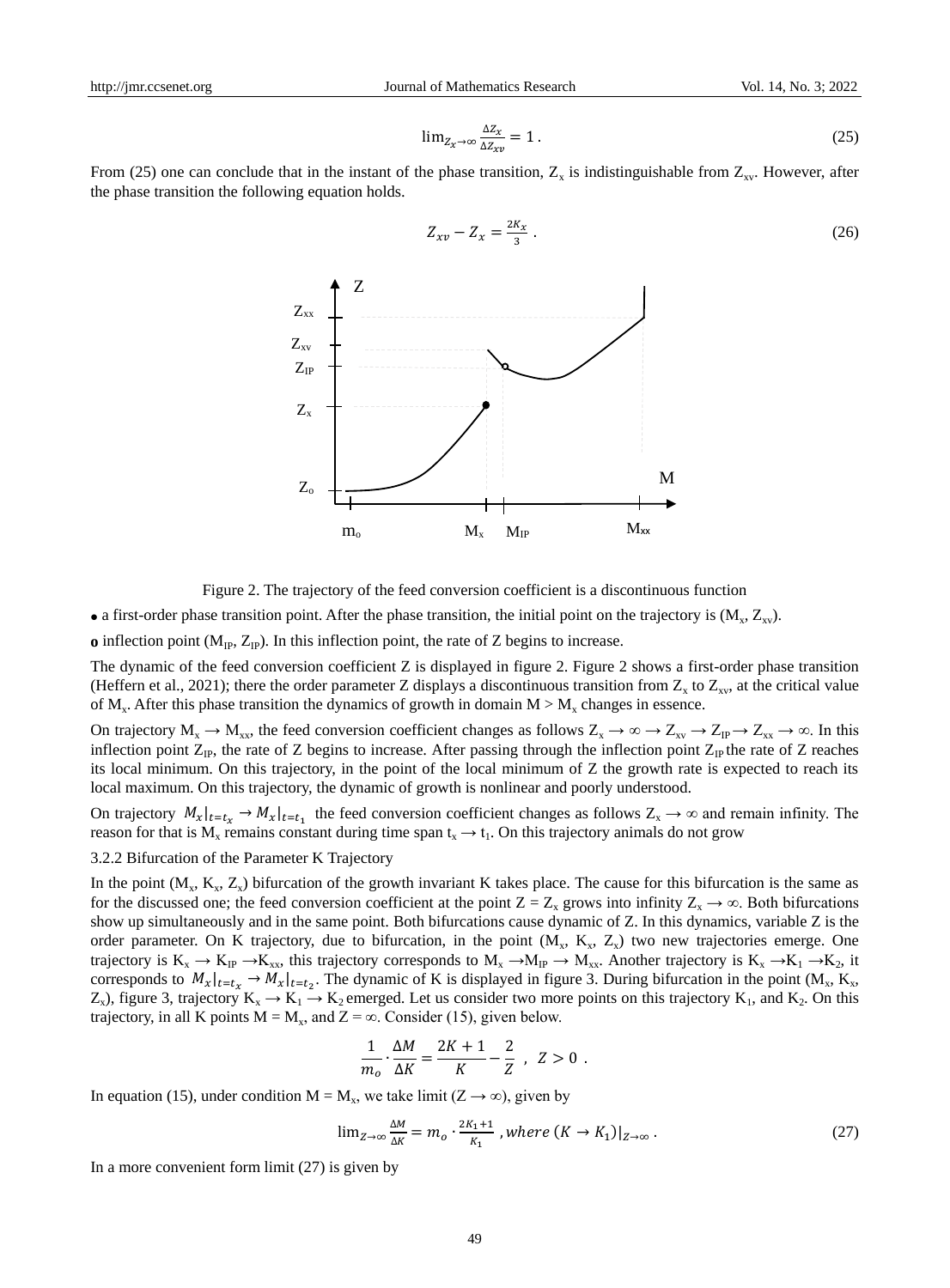1

$$
\frac{1}{m_o} \cdot \frac{\Delta M_\chi}{\Delta K_1} = \frac{2K_1 + 1}{K_1} \tag{28}
$$





 $\bullet$  bifurcation point ( $M_x$ ,  $K_x$ ).  $\bullet$  inflection point ( $M_{IP}$ ,  $K_{IP}$ ). During bifurcation, the two trajectories emerge; one is  $K_{x} \rightarrow K_{1} \rightarrow K_{2}$ , other  $K_{x} \rightarrow K_{IP} \rightarrow K_{xx}$ .

From (28) it follows  $K_1 = K|_{(M=M_X)(Z=\infty)}$ . Numerically,  $K_1 = 10,04975$ . Both  $K_x$  and  $K_1$  are located on the same trajectory. Below it is shown that in both points,  $K_x$ , and  $K_1$ ,  $M = M_x$ .

$$
\frac{M_X}{m_o} = 2K_X - \frac{4}{K_X} \tag{29}
$$

$$
\frac{M_x}{m_o} = 2K_1 - \frac{1}{K_1} \tag{30}
$$

From (18), (29) and (30) it follows

$$
\frac{\Delta K_1}{\Delta K_x} = 1 - \frac{4K_1 - K_x}{3K_1 \cdot Z_x} \tag{31}
$$

In (31), the limit ( $Z_x \rightarrow \infty$ ) is given by

$$
\lim_{Z_X \to \infty} \frac{\Delta K_1}{\Delta K_X} = 1 \quad . \tag{32}
$$

The limit (32) means that in an instant of bifurcation, points  $K_x$ , and  $K_1$  are indistinguishable from one another. However, after bifurcation, trajectory  $K_x \to K_1 \to K_2$  emerges.  $K_2$  is the last point on this trajectory. We can find  $K_2$  by applying the following procedure. Let us consider a relation between M, and K.

$$
MK = \int M dK + \int K dM \tag{33}
$$

Before the next step, consider the limit (t→∞) of (9).

$$
\lim_{t \to \infty} K = \frac{M}{2m_o} \tag{34}
$$

The limit (34) in the form  $dK = \frac{dM}{2m}$  $rac{u_n}{2m_o}$ , after substitution into (33), we have  $K_2 = K|_{(t=\infty)\wedge (M=M_X)}$ , given below.

$$
K_2 = \frac{M_x}{2m_o} + \frac{m_o}{2M_x} \tag{35}
$$

Numerically,  $K_2 = 10,0250$ . In the point  $K = K_2$  condition  $M = M_x$  holds, given by

$$
\frac{M_X}{m_o} = K_2 + \sqrt{K_2^2 - 1} \tag{36}
$$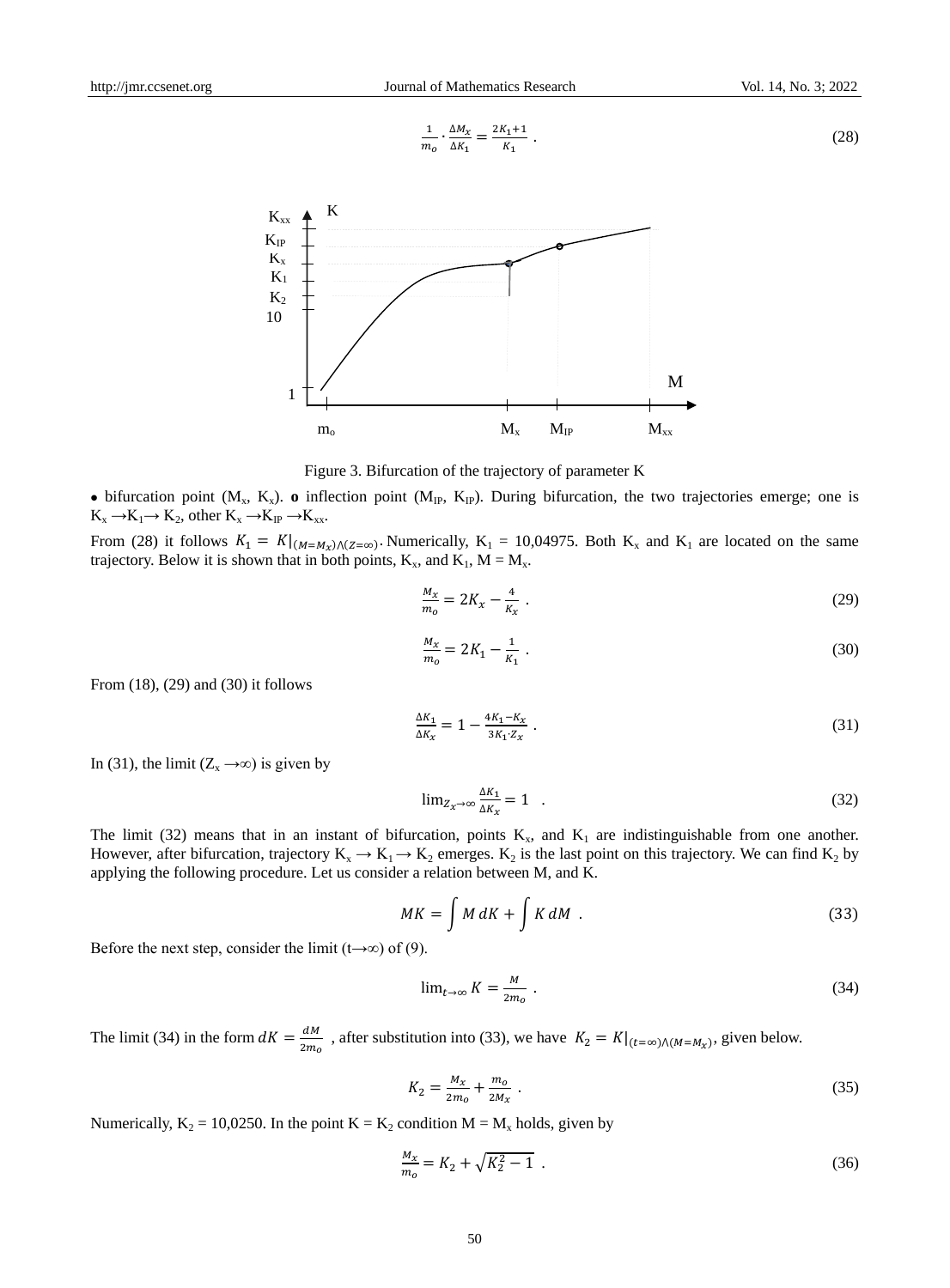Equations (29), (30), and (36) confirm that points  $K_x$ ,  $K_1$ , and  $K_2$  are located on the same emerged trajectory.  $K_2$ corresponds to  $t_2$ , figure 1.  $t_2$  denotes theoretically maximum life span in the pig 49, 31 years. This follows from the calculation under condition (M=M<sub>x</sub>) $\Lambda$ (K=K<sub>2</sub>). Maximum life span in the pig was modelled by the limit (t  $\to \infty$ ).

#### **4. Discussion**

The aim of this study was to build an analytical model of growth of animals. In the study, we have carried out analysis of the model. In this section, some of the results are discussed. In animals, nutrition is a vital factor in the development of body size. The nutritional information has been conveyed to the cellular and systemic levels to provide balanced growth (Boulan et al, 2015). If this logic is followed than food and food conversion are to consider as focal variables in the models of growth. Food or feed consumed has been transformed by an organism to human or animal weight. This concept was used in the model. One can conclude from the study that the three results have a novelty value. The first one implies that in animals, the current weight M is described by derivative of the average consumed feed. The second one says that in animals, the growth dynamics can be modelled by an integral equation of weight balance. Third result has proved that in pigs, the dynamic system of growth has two bifurcations. In the study, the bifurcations were preceded by a first-order phase transition. This sequence of events has a biological meaning. The study of how systems undergo transitions between states has been a highly important topic in physics and chemistry (Solé et al., 1996). In biology, phase transition is a less applied concept (Heffern et al., 2021). In this study we have used the concept of a first-order phase transition to analyse the dynamics of growth of animals. In this non-local hybrid model, the phase transition takes in the whole organism as an entity; with all its subsystems and scales. In a population of animals, the dynamic of growth trajectory with bifurcations in individual animals, creates three sets with growth phenotypes. The phenotypes differ in their longevity, growth rate, and growth cessation. It is plausible that this model, which links growth and longevity in animals, will be helpful in studying cancer. It is plausible that the weight balance equation (38) is applicable not only to the whole organism but also to its parts. The results are discussed below.

## *4.1 Biological Reading of the Model*

At first, we discuss meaning of equation (4) that defines current weight M, given below.

$$
M = \frac{d\bar{F}}{d\bar{Z}}
$$

The equation suggests that the current weight M is a result of the process, which is described by the average food conversion coefficient  $\bar{Z}$  derivative of the average consumed food  $\bar{F}$ . This is a nontrivial result. In animals and humans, this result has many implications. What one can infer first is that current weight M is not contingent on time; in mathematical sense the weight dynamics is an autonomous process. The same inference one can draw from (15) and (28). Looking at (4) one can wonder what a distribution of F, and Z should be to provide that the equation holds. It is a demanding task to find the distribution of variables F, and Z to explain the growth process. On the other hand, the interpretation is a standard one. Human or animal weight M is a function of the environmental factor F and the feed conversion coefficient Z, which contains genetic determinants. One can infer from the equation that since feed or food F is the environmental factor, the genetic determination of the growth is expressed through the food conversion coefficient Z. Indeed, since  $\bar{Z} = f(F, M)$  and F is environmental factor, one can conclude that it is M, an organism that possesses the genetic information which is mediated by Z in the model. In other words, the result above is biologically acceptable. The equation (4) is not species-specific. It is applicable to both humans and animals. There are reasons to expect that the mechanisms of growth are nonlinear and with many interactions. As food is essential for growth regulation in animals (Lui and Baron, 2011) then Z is associated with systemic effects of metabolism. It is plausible to speculate that in animals, these systemic effects are a part of growth regulation systemic factors (Boulan et al, 2015). The mechanisms underlying feed conversion are complex. This does not mean that they are intractable. However, at present, the route from digestion to body weight remains unclear.

The general equation of weight balance of animals or humans is given below.

$$
\int Y dZ = \frac{F}{M} \cdot \int M dZ - \frac{M}{K} \cdot \int K dZ
$$

In biological sense, the equation is the weight balance. It turned out that in humans and animals, the weight balance is an integral equation. The equation describes a process of converting consumed food F to human or animal weight M. The process was modelled by an autonomous system; such a system is not contingent on time explicitly. The equation says that the weight balance is much more complicated than it was formerly expected. This is a species-specific equation; if in this equation specify invariant of growth K then it can serve as a species-specific model. For example, K can be specified as a species-specific function of M and Z, of the form  $K_Q = f(M, Z)$ .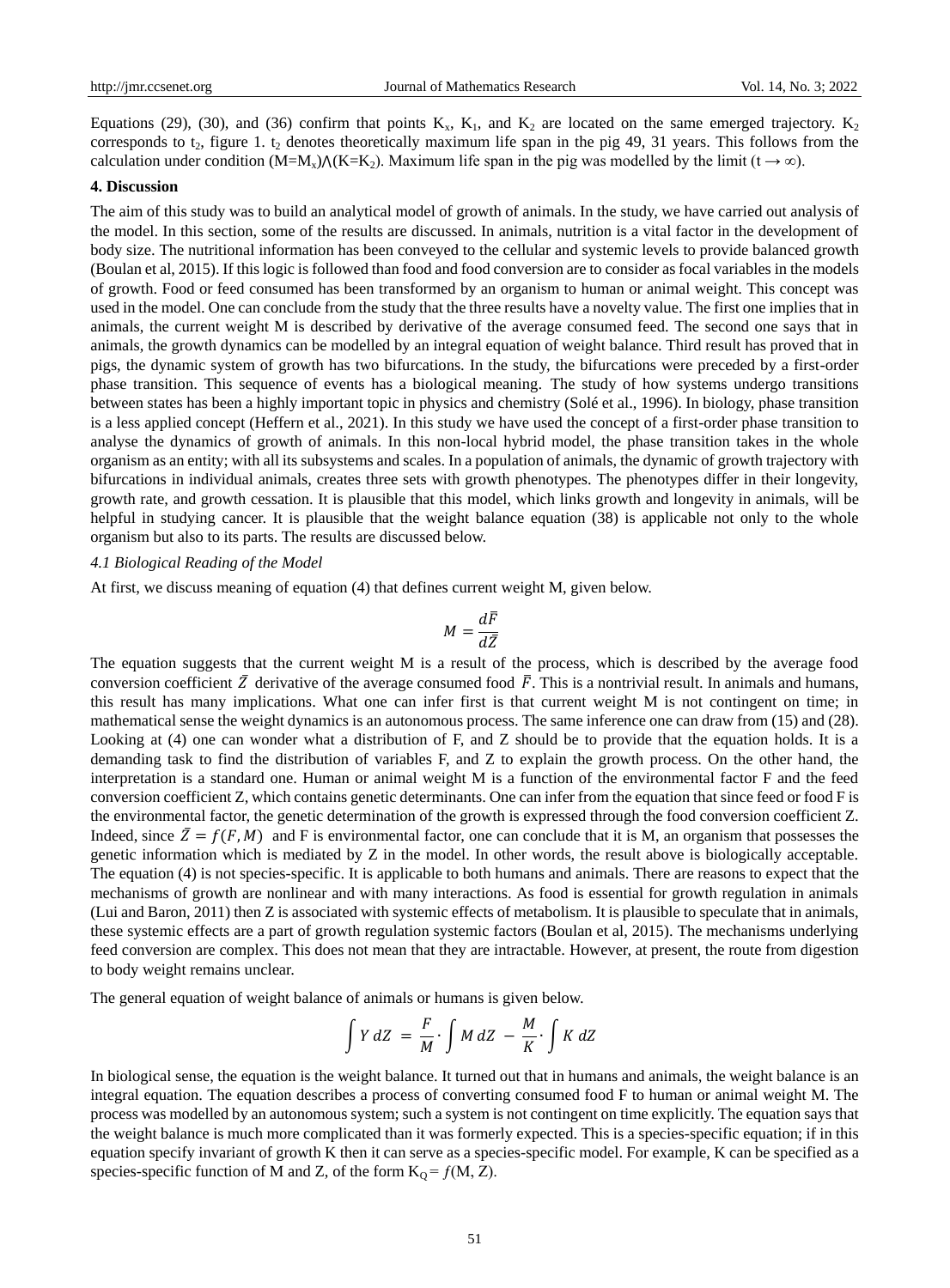Mathematically, equations (4) and (8) are not unique, they are feasible, the model-related equations. Biologically, under the model conditions the equations are meaningful and consistent with the concept of the model. By analysing (8), let us consider two theoretical options. For animals feed F is an environmental variable and may well be regarded as independent from Z. If in (8) F consider as a variable independent from Z, in other words consider the following relation

$$
\int F dZ = FZ, \qquad (37)
$$

than (8) is wrong, it does not hold. Under the model conditions, assumption (37) is incorrect. This suggests that either (8) is incorrect and a relation between the analysed traits is much more complicated, or there is a functional relation between F, and Z. Such a relation one can conceive as a result of natural selection and adaptation to a certain feed. Since weight balance equation in the form (8) under assumption (37) is incorrect, we will consider it in the following form

$$
\int Y dZ = \frac{F}{M} \cdot \int M dZ - \frac{M}{K} \cdot \int K dZ , \qquad (38)
$$

where Y denotes not absorbed feed or food, and Y is a function of F and Z. Below, we will show that (38) is biologically meaningful equation. In this section we will analyse (38). At first, we consider it in terms of integral average. One can rewrite (38) as follows

$$
\bar{Y} = \frac{F}{M} \cdot \bar{M} - \frac{M}{K} \cdot \bar{K} \tag{39}
$$

where  $\overline{Y}$ ,  $\overline{M}$ , and  $\overline{K}$  denote the integral average for the corresponding variables. In the next step, we will test (39) for a boar in weight  $Mx = 600$  kg. In (39) one can make the following substitution

$$
\bar{Z} = \frac{F}{M} \tag{40}
$$

I can remind the interested reader numerical values of integral average variables  $\overline{M}$  and  $\overline{K}$  for a 600 kg heavy boar; they found elsewhere (Stass 2019).  $\overline{K} = 6.9822$ , K<sub>y</sub>=10,1961,  $\overline{M} = 410,874$ . From (39) and (40) it follows

$$
\bar{Y} = \bar{M}(\bar{Z} - 1) \tag{41}
$$

Equation (41) is biased; numerically it is incorrect. Equation of the same form and comparable numerical output one can get from the algebraic equation  $F - M = Y$ . Second reason equation (41) is incorrect is its independence of K. It follows that although (41) can serve for numerical approximation it is biased. One can suggest that the above-mentioned move from (38) to (41) was hardly right. This result implies that under the model conditions equation (38) is feasible and meaningful. In other words, in this study a relation between variables holds in the form of the integral equation (38), and not in algebraic form. There is a reason to think that in animals the cumulative value of the studied variables is the integral sum.

Short insight into application of equation (4) is as follows. We will use the following function for the average value

$$
\bar{Z} = \frac{M}{\int \frac{1}{Z} dM} \quad , \qquad Z > 0 \tag{42}
$$

From (42) it follows

$$
\frac{d\bar{Z}}{dM} = \frac{\bar{Z}(Z - \bar{Z})}{MZ} \tag{43}
$$

From the system (44) considering (4) and (43), given below

$$
\begin{cases}\n\frac{d\overline{F}}{d\overline{Z}} = M \n\frac{d\overline{Z}}{dM} = \frac{\overline{Z}(Z - \overline{Z})}{MZ\n\end{cases}
$$
\n(44)

we get

$$
\frac{d\bar{F}}{dM} = \frac{\bar{Z}(Z - \bar{Z})}{Z} \tag{45}
$$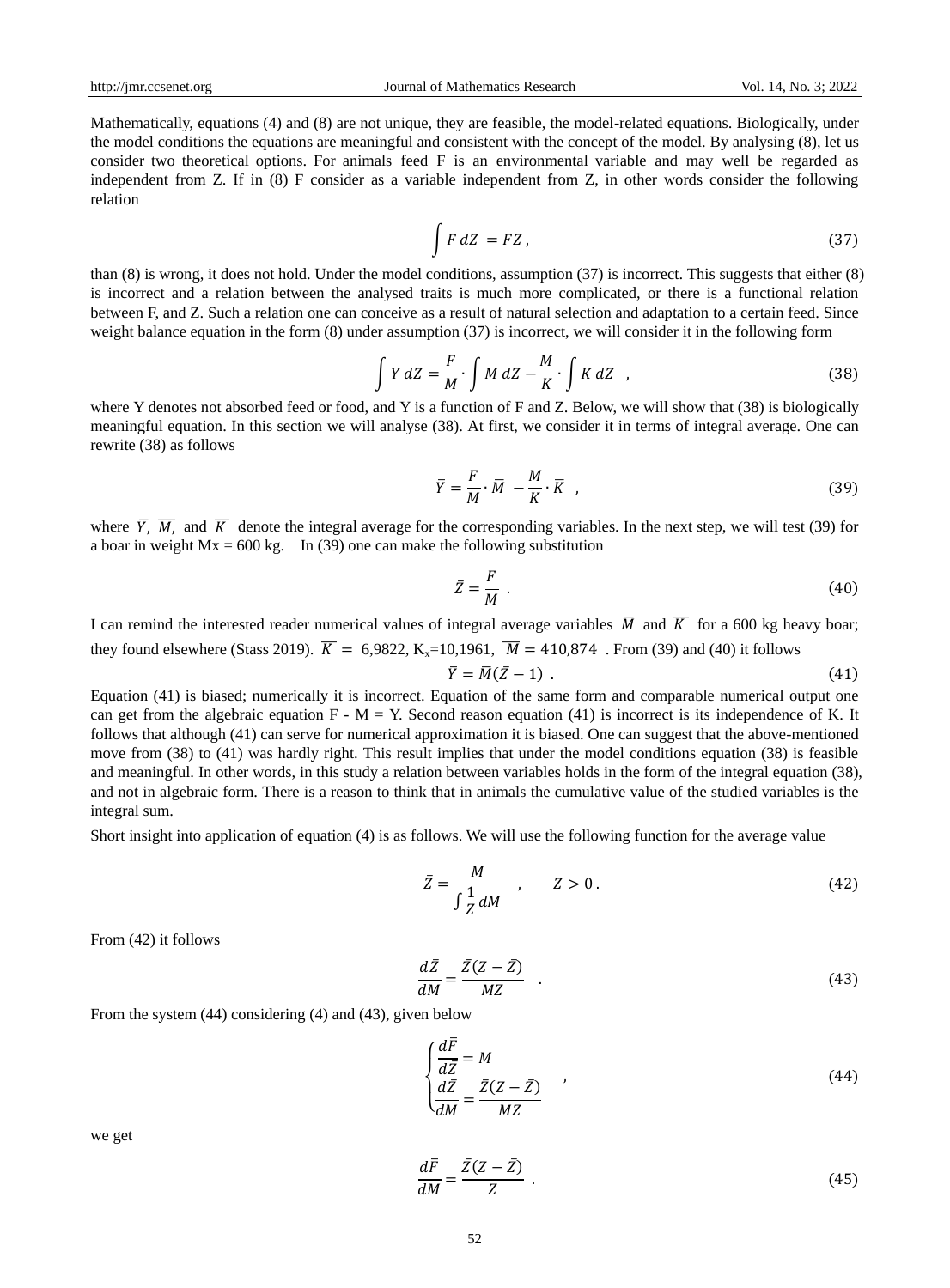I can remind the interested reader a result of the hybrid model. In the dynamics of M and K there is bifurcation point  $(M_x, K_x, Z_x)$ . In this bifurcation point, Z grows into infinity  $(Z_x \to \infty)$ . Considering this event, let us find the limit  $(Z \to \infty)$  $\infty$ ) of (45), given by

$$
\lim_{Z \to \infty} \frac{d\bar{F}}{dM} = \bar{Z} \tag{46}
$$

The limit (46) provides a link between the hybrid, and continuum model.

In the study, there was a problem which the continuum model solved. The problem concerns a relation between F, and Z when Z grows into infinity ( $Z \rightarrow \infty$ ). Under this condition, both F and Z may well grow into infinity. A possible reason for that gives a phenomenological relation between F, and Z. When an animal reaches its maximum weight, it does not grow any more. In this point not any quantity of feed can increase its weight. In the point in which an animal has reached its individual maximum weight, abstraction ( $Z \rightarrow \infty$ ) is reasonable. This abstraction means that no growth is possible regardless of a quantity of feed F consumed. The question is should we in the point in which an animal's individual maximum weight is reached apply abstraction ( $F \rightarrow \infty$ ) as well? The following analyses shows that it is not the case; variable F grows up to a finite value.  $F|_{z\to\infty} \to C$ , where C is a finite value. Let us consider (1), (3), and (40) it follows

$$
F - \bar{F} = \int \bar{Z} dM \,. \tag{47}
$$

Let us denote  $F - \overline{F} = V$  then, considering (47) we get

$$
\frac{dV}{dM} = \bar{Z}.\tag{48}
$$

By comparing (48) with (46) one can arrive at the following relation

$$
\frac{dV}{dM}|_{z\to\infty} = \lim_{Z\to\infty} \frac{d\bar{F}}{dM} = \bar{Z} \quad . \tag{49}
$$

From equation (49) it follows that variable F grows up to a finite value.  $F|_{Z\to\infty} \to C$ , where C is a certain finite value. This is a meaningful outcome; it is biologically correct and supports the other results.

#### *4.2 Bifurcation of the Growth Trajectory*

In this study by analysing a non-local hybrid model, bifurcation of the growth trajectory in pigs was revealed. In the course of growth, the two trajectories, of weight gain M, figure 1, and growth invariant K, figure 3, have bifurcation. Both bifurcations take place in the same point (M<sub>x</sub>, K<sub>x</sub>, Z<sub>x</sub>) and simultaneously as Z<sub>x</sub> grows into infinity, Z<sub>x</sub>  $\to \infty$ . In both cases it is the feed conversion coefficient Z, which causes bifurcations to show up, figure 2. In this model variable Z is the order parameter. The dynamics of Z displays a first-order phase transition (Heffern et al., 2021). After this phase transition the dynamics of growth in domain  $M > M<sub>v</sub>$  changes in essence. In the study, the bifurcations were preceded by a first-order phase transition. In the course of growth, the sequence of events at first the phase transition and then trajectory bifurcation has a biological meaning. This is a unique result for this kind of hybrid model. This result shows that in individual animals the growth trajectory is neither smooth nor continuous. On the trajectory  $M_x \to M_{xx}$ , the feed conversion coefficient changes as follows  $Z_x \to \infty \to Z_{xy} \to Z_{xy} \to Z_{xx} \to \infty$ . In this inflection point  $Z_{IP}$ , the rate of Z begins to increase. After passing the inflection point  $Z_{IP}$  the rate of Z reaches its local minimum, figure 2. On this trajectory, in the point of the local minimum of Z, denoted  $Z_{xx\prime min}$ , the growth rate of an animal is expected to reach its local maximum. Close to the bifurcation point, the values of Z are the following.  $(Z_x = 62,5102)$ ,  $(Z_{xy} = 69,3076)$ ,  $(Z_{IP} = 65,0237)$ , see figure 2. By analysing figure 2 one can note that the part of the curve  $Z_x \to Z_{xx} \to Z_{IP} \to Z_{xx\text{min}}$  to find in experiments is hardly possible. This part of the curve, figure 2, includes bifurcation of the growth trajectory; and, in experiments,  $Z_x$  and  $Z_{xy}$ , as well as  $Z_{\text{IP}}$  and  $Z_{\text{x}x\text{min}}$  is indistinguishable from each other. At best, in experiments it is feasible to find the following curve  $Z \to Z_x \to Z_{xx\text{min}} \to Z_{xx}$  thus leaving out the most essential part of the growth process. One can infer that in this study, methods complement each other. On the trajectory  $M_x|_{t=t_x} \to M_x|_{t=t_1}$  animals do not grow. Due to bifurcation, the growth of animals has stopped; on this trajectory pigs do not grow any longer. On this trajectory,  $Z_x = \infty$ , and  $M = M_x$ . Through the dynamics of the feed conversion coefficient Z, the genetic information about the growth trajectory has been expressed. As a result, two bifurcations show up. The emerged trajectories are asymptotically stable; the animals, which can take on one of the emerged trajectories, can live a stable and predictable life stage. Bifurcations mentioned above are thought to be of the pitchfork form and of the supercritical type. It is a demanding task to describe the discussed bifurcations in the normal form. One can conclude that in this phase transition variable  $Z$  is the order parameter. Since we consider growth of individual animals, this phase transition takes in the whole organism as an entity; with all its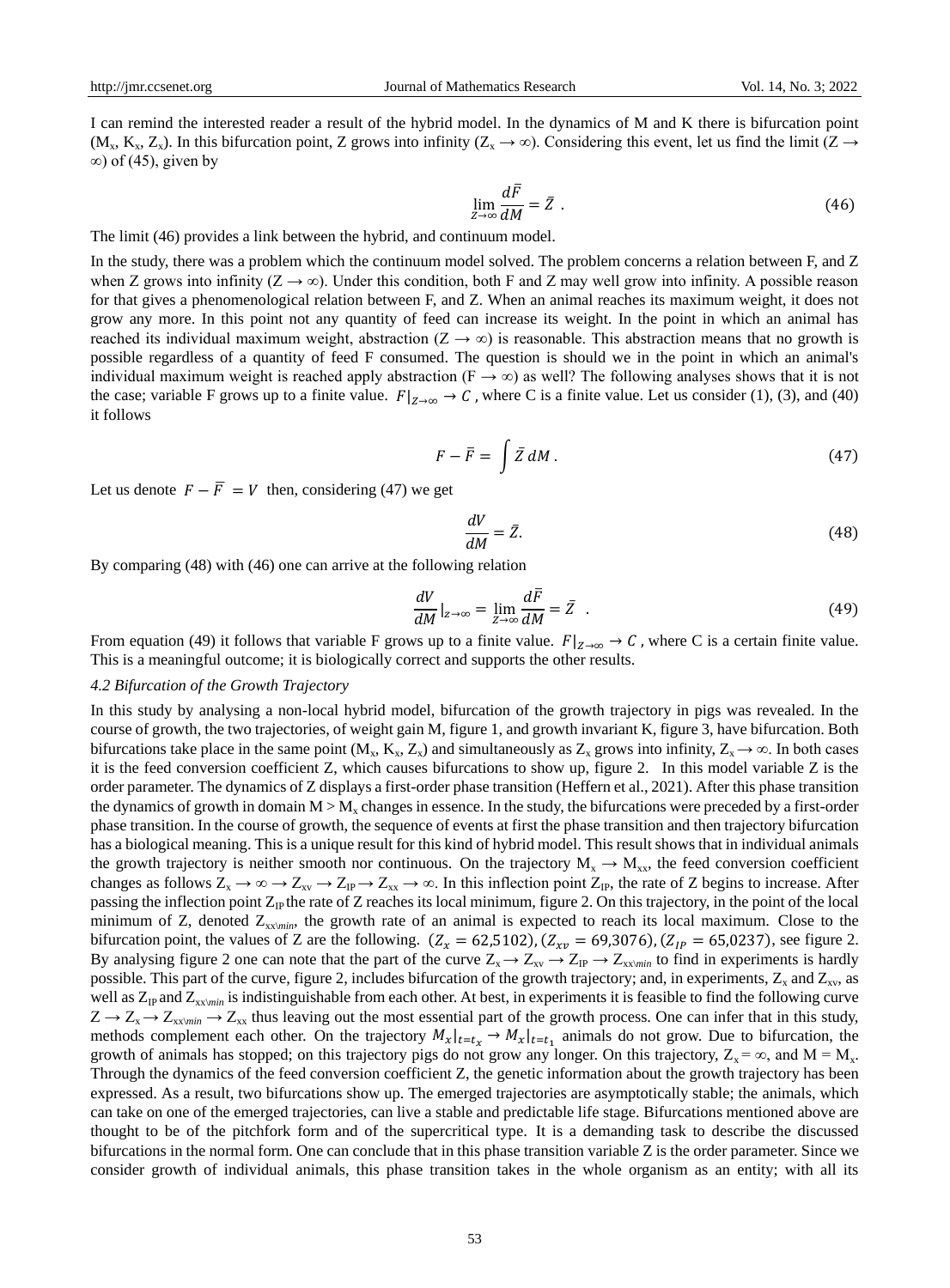subsystems and scales. In the next stage bifurcation takes place. This sequence of events is to consider as a model of the systemic regulation of growth in individual animals.

## *4.3 Growth and Longevity in the Pig*

In this study, three sets with asymptotic growth phenotypes were determined. In this section we will discuss life span of animals in each of the sets. This study supports the opinion that growth causes aging (Gems and Partridge, 2013). Under the model conditions, a simple case is with the phenotypes, which can reach their individual maximum weight  $M_{x}$ . When a pig reaches  $M_x$  it is 6,40 years of age. This follows from the calculation  $(M=M_x)/((K=K_x)$ , and  $t_x = 6,40$  years. Then two setups follow. The animals which growth has stopped in weight  $M_x$  can live t<sub>1</sub>= 24,90 years, or potentially t<sub>2</sub> = 49,31 years. The animals, which continue to grow beyond the bifurcation point, have the same life span  $t_1$ , or  $t_2$ . However, longevity of pigs that cannot reach weight  $M_x$  is unclear. We can only say that their life span is less than 24,90 years. One can note regularity; the phenotypes which take on a stable growth trajectory can have the definite life span, either  $t_1$ , or  $t_2$ . In animals, which are not conditioned to take on a stable growth trajectory life span is less than 24,90 years and uncertain.

### *4.4 Continuum and Hybrid Methods*

In this study, continuum and hybrid modelling techniques were used together; both methods complementing each other. While analysing longevity, as well as some other cases, one can infer that the same result is impossible to obtain by applying both methods. In pigs, the maximum theoretical longevity  $t_2$  is possible to find by applying only a continuum technique, taking limit ( $t \to \infty$ ). By contrast, obtainable life span  $t_1$  in the pig is possible to find only by applying the hybrid method, equations (27) and (28). In this case, limit ( $Z\rightarrow\infty$ ) was taken. In the model, each of the above results one can obtain only by one technique continuum, or hybrid. The reason for that is unclear. In one case the limit  $(t\rightarrow\infty)$  in other case the limit  $(Z \rightarrow \infty)$  was used. The procedure, passage to the limit was the same in both cases, differ only variables. One can conclude that in biology, the nature of a variable is a strong reason for choosing the modelling technique. It is the case in physical science. However, it is not at all obvious that the food conversion coefficient Z, which in this study is the order parameter, should be analysed by the hybrid method. One can conclude that in this field we have to go in essential biological particulars. One can infer that in this study, both methods complement each other. The aim for the further studies is to build on these models to acquire new knowledge in this field.

## **5. Conclusions**

- o In this non-local hybrid model, the main change in the system's dynamics was caused by a first-order phase transition. In animals' ontogeny the phase transition precedes bifurcation of the growth trajectory.
- $\circ$  In the model, variable Z is the order parameter. The dynamics of Z displays a first-order phase transition. After this phase transition the dynamics of growth in domain  $M > M<sub>x</sub>$  changes in essence. This phase transition takes in the whole organism as an entity; with all its subsystems and scales. In the next stage bifurcation take place. This process is to consider as a model of the systemic regulation of growth in individual animals.
- o In the course of ontogenetic growth, bifurcation of the trajectory of growth is a qualitative change. As a result of bifurcation, new trajectories of growth emerged. In a certain stage of growth, bifurcation makes available for an animal to switch from a current trajectory to emerged trajectory of growth. This change one can consider as a transition to the asymptotic growth phenotype.
- o In a population of animals, the growth dynamic with bifurcations in individual animals forms three sets with asymptotic phenotypes. The asymptotic growth phenotypes differ in their longevity, growth rate, and growth cessation.
- o In animals, the weight gain is a dynamic process. Under the model conditions the process can be described by the average food conversion coefficient  $\bar{Z}$  derivative of the average consumed food  $\bar{F}$ .

$$
M=\frac{d\bar{F}}{d\bar{Z}}
$$

#### **References**

- Agutter, P. S., & Wheatley, D. N. (2004). Metabolic scaling: consensus or controversy? *Theoretical Biology and Medical Modelling*, *1,* 13.<https://doi.org/10.1186/1742-4682-1-13>
- Boukal, D. S., Dieckmann, U., Enberg, K., Heino, M., & Jørgensen, C. (2014). Life-history implications of the allometric scaling of growth. *Journal of Theoretical Biology*, *359,* 199–207. <https://doi.org/10.1016/j.jtbi.2014.05.022>
- Boulan, L., Milán, M., & Léopold, P. (2015). The Systemic Control of Growth. *Cold Spring Harb Perspect Biol., 7,* 019117.<https://doi.org/10.1101/cshperspect.a019117>